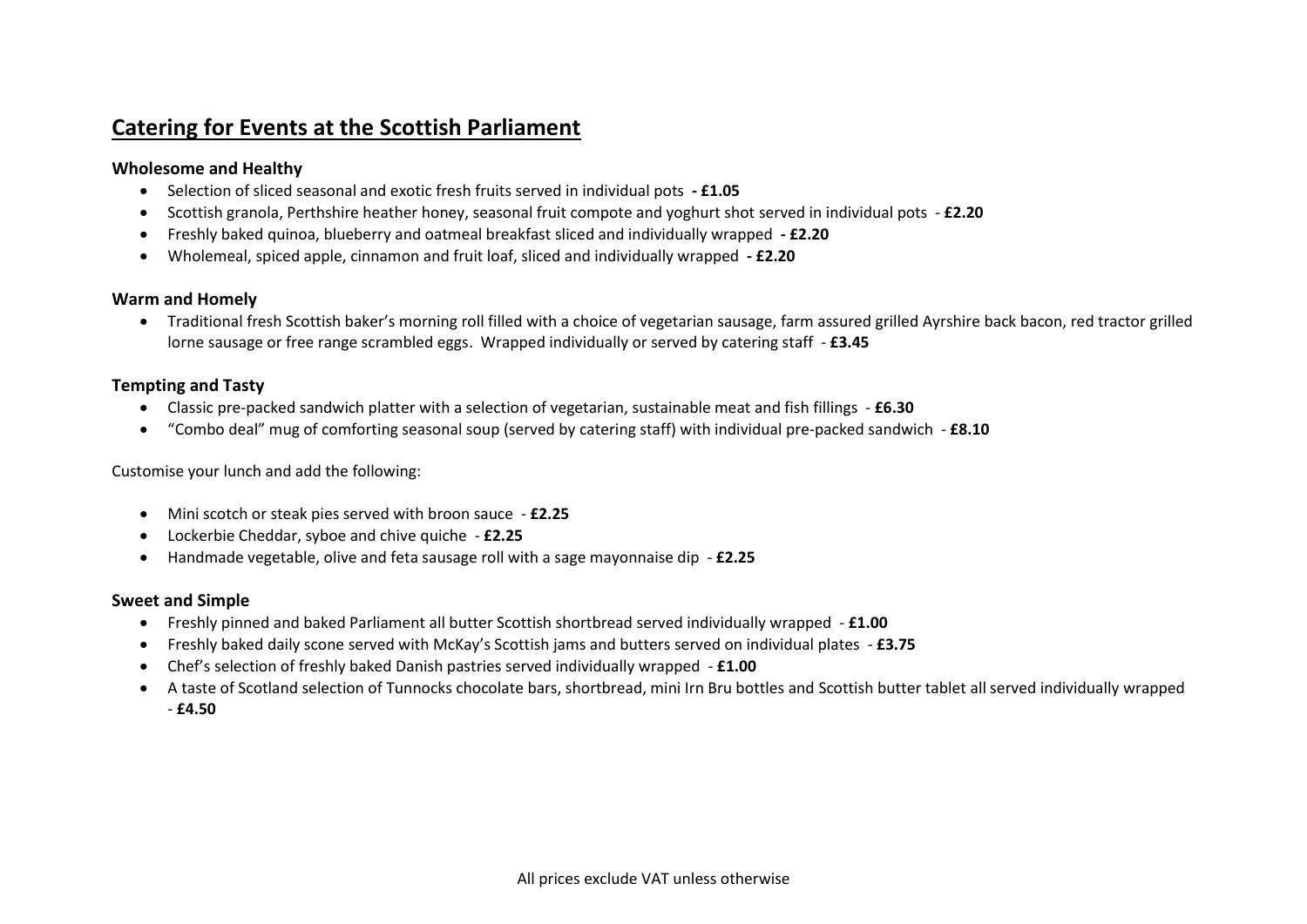**Add one of our refreshing and delicious infused waters hydration stations for the perfect accompaniment** (see below for more details)

- Cucumber and mint
- Blueberry and orange
- Apple and ginger

# **That little something extra**

**Have it your own way with our themed bigger bites that will be individually served for your event guests. Choose two of our selection of bigger bites for your event or personalise it by adding on one or two more choices for a little extra cost.**

# *Perfectly paired with an iced tea, blended specifically to accompany each individual platter*

#### **The Colosseum - £2.35 per item**

Spiced Ayrshire pork and Boconcini balls Truffle scented wild forest mushroom arrancini Parmesan shortbread with gorgonzola and fig Light tiramisu cone with popping candy

# **The Castle - £2.35 per item**

West Lothian haggis, clapshot and whisky jus pippette Curried finnan haddock and leek tart with mull cheddar Vegetable bridie with crisp butter pastry Smoked Scottish trout, horseradish and dill on crispy potato cake Cranachan and heather honey mousse in a bitter chocolate cup

#### **The Taj Mahal - £2.35 per item**

Lightly spiced tandoori Scottish salmon with pickled cucumber and mint riata Coconut and chilli dahl with chota naan Tikka roast chicken kebabs wrapped with roti and coriander Vegetable samosa with pickled spiced onions Burfi (sweet Indian fudge)

#### **The Tower - £2.35 per item**

Smooth chicken liver parfait on a crisp crouton and grape chutney Tartlet of Provencal vegetables with camembert Scottish trout, dill and lemon tartare on brochette noir Shaved rare roasted beef, caper aioli and fennel salt Tarte au citron with passion fruit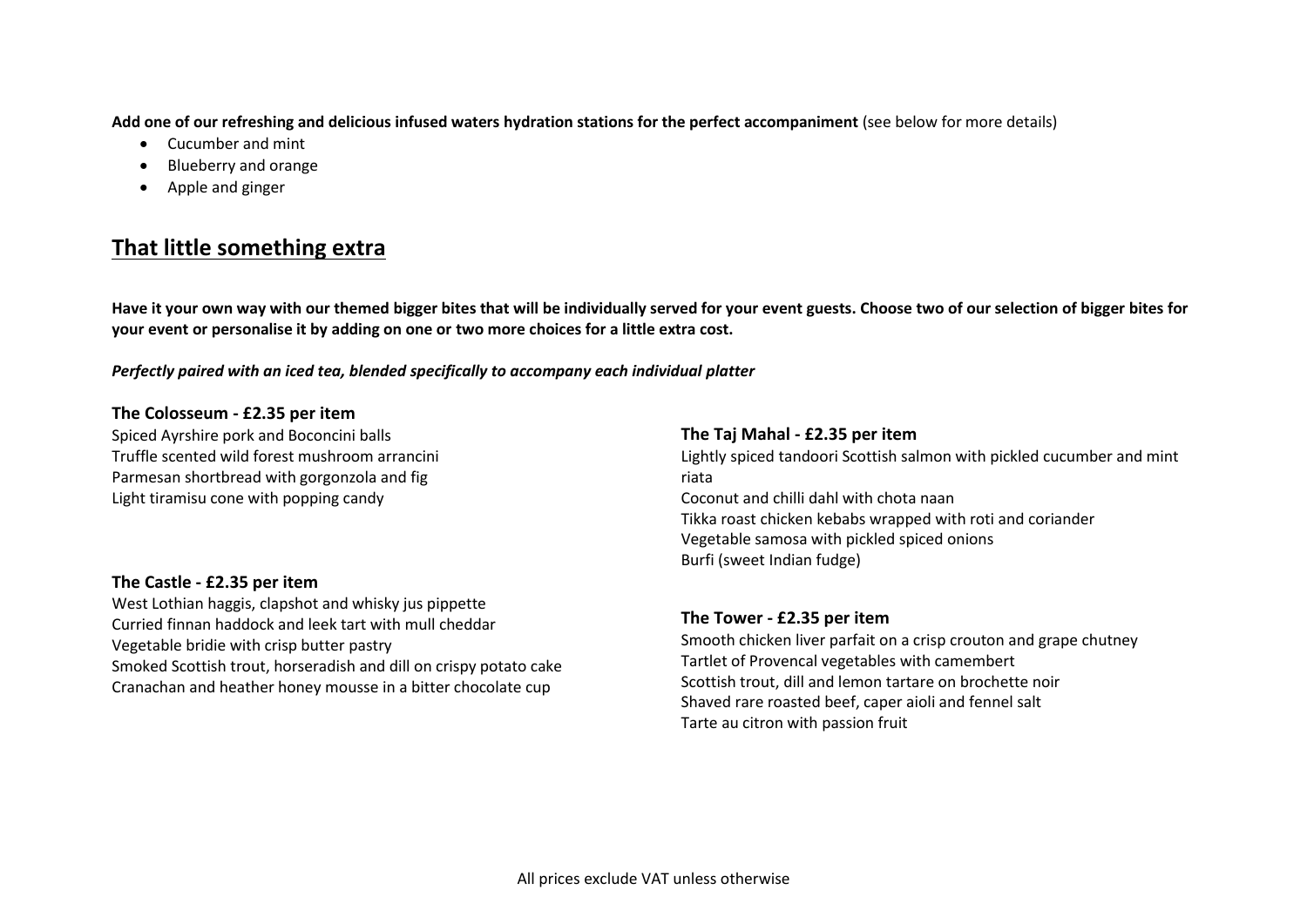# **Seasonal Canapes**

**Working with our network of local, Scottish and national suppliers, our seasonal canapé menus have been specially selected by our chefs to showcase the very best of Scotland's vast larder at its seasonal best. Each guest will be served the canapes in an induvial box.**

#### **Spring has sprung (March/April/May) - £15 per person**

Beetroot gazpacho shot with coriander and feta Smooth duck liver and orange parfait with Dundee marmalade chutney Smoked Finnan haddock Bon Bon with a chive n` lemon aioli Chargrilled citrus marinated Halloumi with Basil Infused Cherry Tomato Rhubarb "parliament" mess with Falkirk dairy cream and meringue

#### **Summer Delight (June/July/August) - £15 per person**

Creamed goats' cheese, fig and Perthshire honey Vegetable sushi, pickled ginger and wasabi Rare roast ribeye with fennel salt and heirloom tomato Marinated king prawn with guacamole and chorizo Strawberry and lavender mousse in a sweet cone

#### **Autumnal nights (September/October/November) - £15 per person**

Confit cherry tomato, parmesan and baby leek tart Pickled Scottish Salmon, crab, lemon and dill mayonnaise Stornoway Black pudding and West Lothian haggis bon bon Blue murder, quince, caramelized walnuts and celery Passion fruit and lemon curd in a white chocolate cup

#### **Winter wonders (December/January/February) - £15 per person**

Braised butternut squash hummus, chilli jam and black sesame seeds Roast turkey, smoked Ayrshire ham hock and redcurrant roulade with sage

Soy n` chilli glazed salmon, spring onion salsa with black onion seeds Leek, chestnut and black crowdie croquette

Apple, cinnamon and macerated vine fruits with brandy cream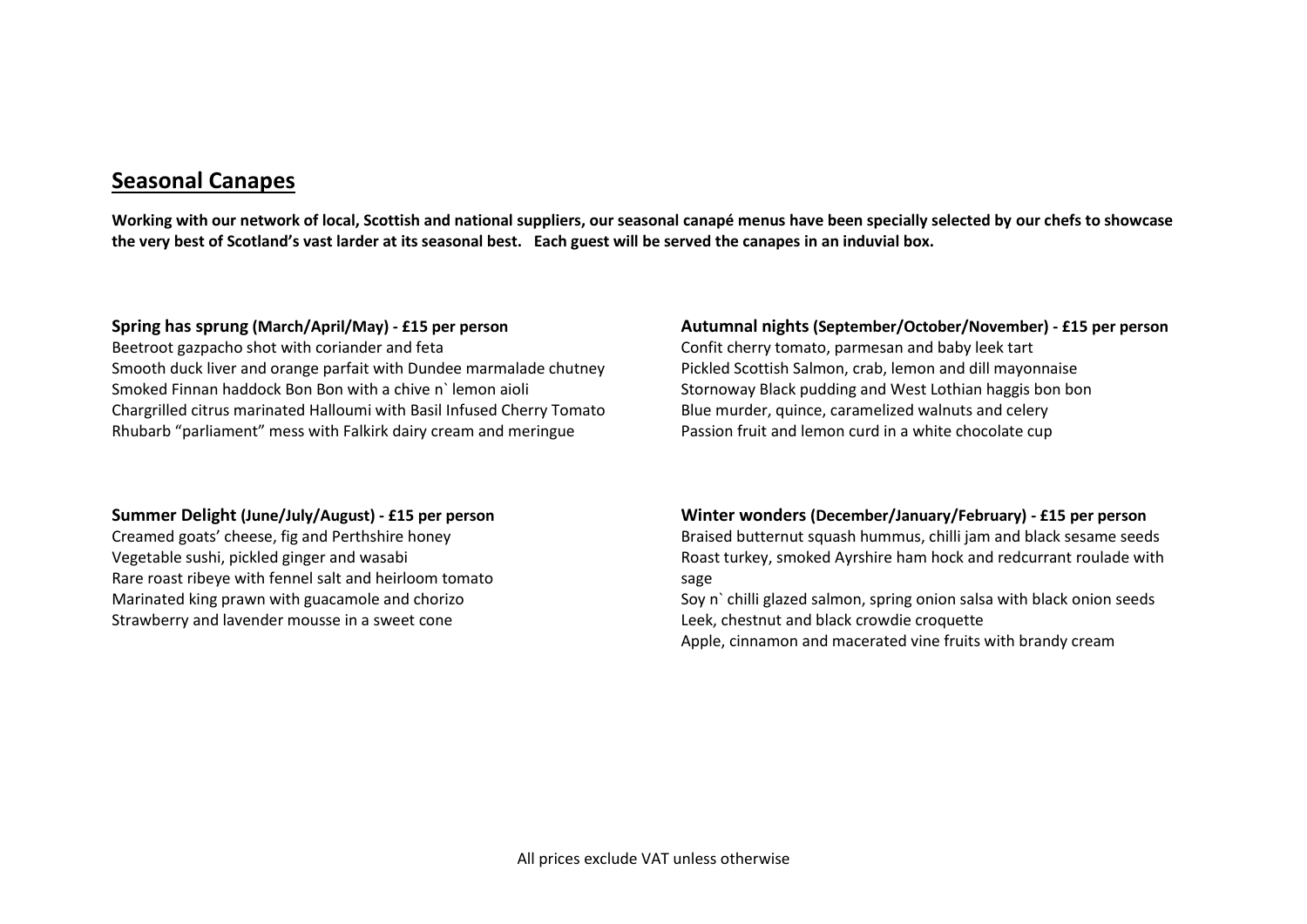# **Fork food**

For a more substantial meal, you can order from the fork food menu. All main courses above are served with seasonal mixed leaf salad and Balsamic dressing. This will be served by catering staff maintaining social distancing - **£24.35**

# **Select one meat or fish main course:**

# **Chicken**

Strips of chicken coated in light tempura batter with peppers and onions coated in a sweet n` sour sauce served with boiled rice and prawn crackers

#### **Beef**

Slow cooked Prime Scotch beef in rich gravy with carrots and onions topped with thyme infused dumplings and served with buttered new potatoes

# **Catch of the day**

Flaked MSC fish coated in white sauce, parsley and garden peas topped with creamy mash potato and served with broccoli n` fine beans

#### **Traditional**

"Scottish stovies" Ayrshire potatoes, onions and Scotch lamb cooked slowly served with Roasted carrots and savoy cabbage

#### **Then select one vegetarian main course:**

#### **Pasta**

Cheese filled tortellini cooked in basil infused red pepper and tomato sauce, topped with parmesan and brioche crumb and served with garlic bread

# **Paella**

Seasonal vegetables cooked with saffron infused rice, paprika and finished with Carrington farm oil and parsley

# **Curry**

Chick peas, butternut squash and peppers cooked in a cumin, coconut and coriander sauce served with braised rice and poppadum's

# **Finally, select an individually served sweet:**

- Salted caramel tiramisu in a chocolate casket with praline
- "Berry bowl" Scottish Raspberries, strawberries. Blueberries and blackberries with Glenkinchie Chantilly and shortbread crumb
- Roasted rhubarb and ginger granola crumble with vanilla custard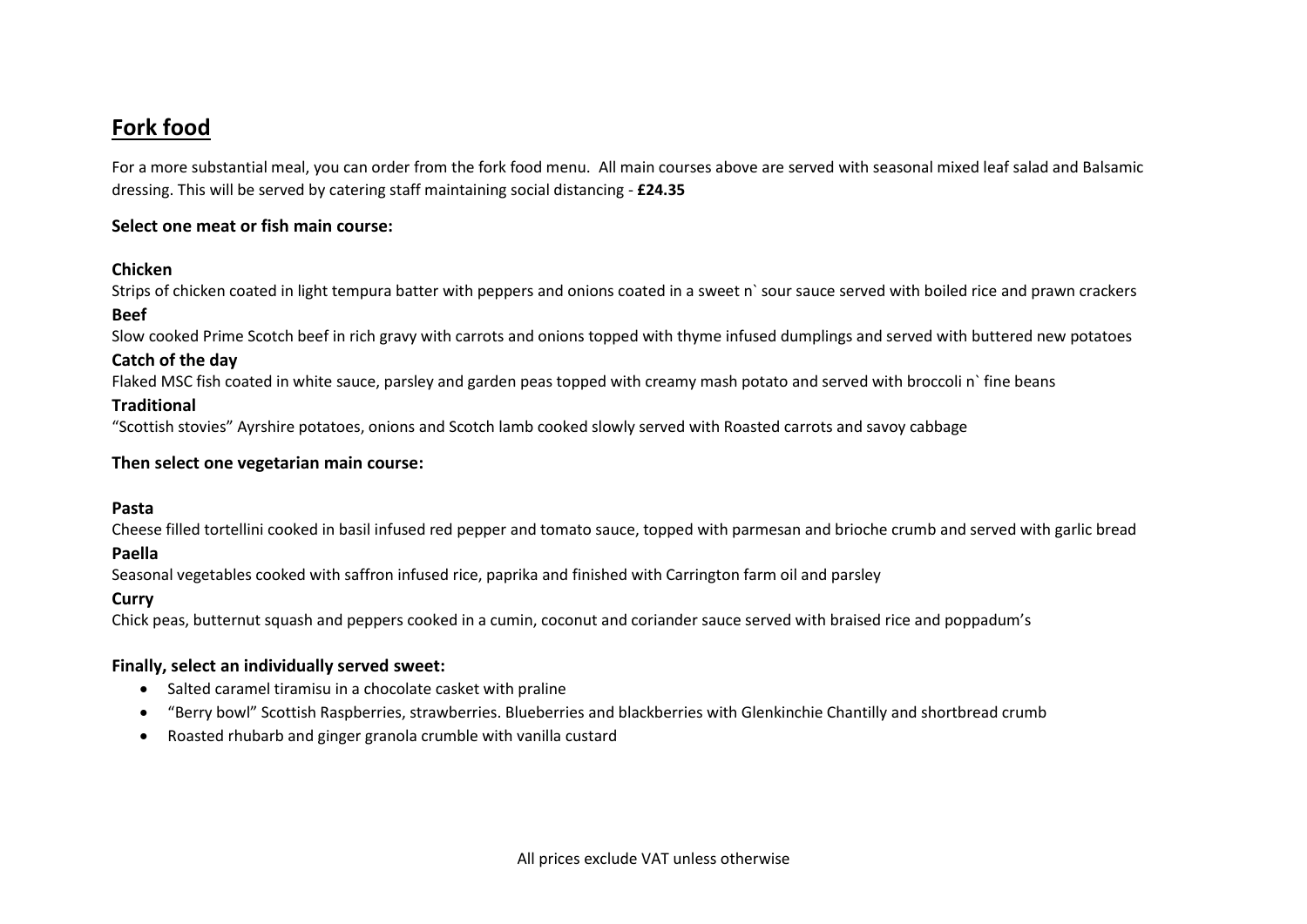# **Young parliamentarians**

# **Fuss free pre-packed sandwich platter - £5.50**

• Selection of plain and simple ham or cheese sandwiches

# **Fuss free pre-packed sandwich lunch - £8.10**

• Selection of plain and simple ham or cheese sandwiches with an individual pot of fresh fruit pot and iced blackcurrant squash

Customise by adding any of the following for an additional cost. All items will be individually wrapped or served on disposable plates and cutlery

- Honey glazed chipolata sausages **£2.35**
- Mini Buccleuch burger topped with cheddar in a brioche bap **£3.40**
- Piri piri coated farm assured chicken strips with a BBQ dip **£3.40**
- MSC breaded fish goujons served with tomato ketchup **£3.40**

# **Refresh and Hydrate**

# **Freshly brewed Fairtrade tea and coffee - £1.90 per serving**

**Strathmore mineral water, still or sparkling**

- 1 litre **£2.10 per bottle**
- 330ml **£1.05 per bottle**

# **Fairtrade orange juice**

• 1 litre **- £7.50 per jug**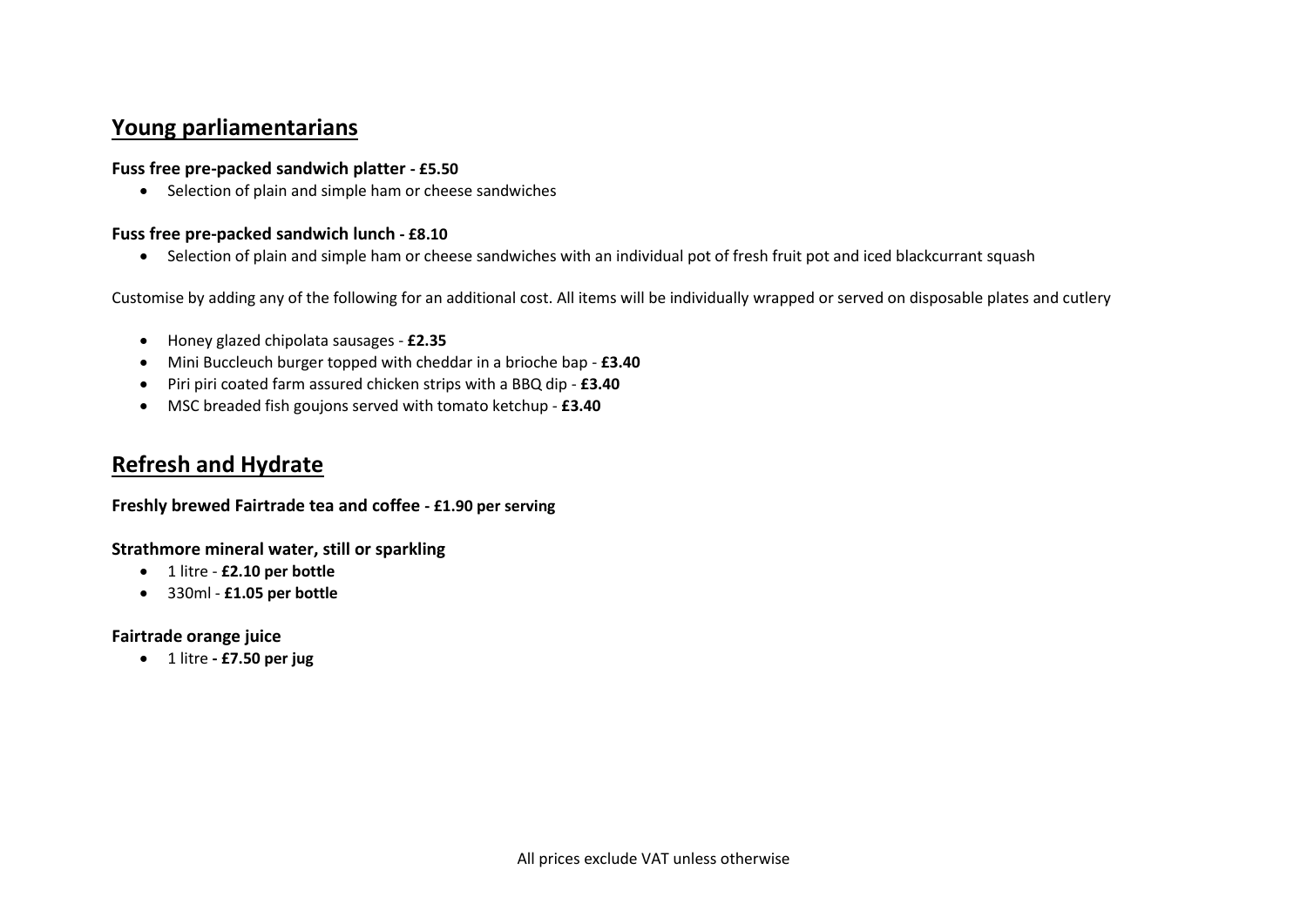The below Hydration stations will be served by catering staff or napkins will be provided for self-serve:

#### **Hydration station of infused water serves approx. 50. people - £40.50 per station**

- Cucumber and mint
- Blueberry and orange
- Apple and ginger

# **Refreshing iced tea station, served with kilner jars of lemon slices, mint sprigs and sugar - £63.80 per station**

- Moroccan mint
- Jasmine green
- Thistle tea
- **Traditional**

#### **Soft drinks stall – suitable for an event in the Members' Room**

Add a little fun and freshness to your event with our bespoke soft drinks stall. Serving from the kilner urn or be right on trend with colourful paper straw straight to the bottle.

#### **Keep it simple (2 urn option) serves approx. 50 people - £105**

- Infused water (choose from selection above)
- Fairtrade orange juice

# **Keep it Scottish - £8.10 per person**

Showcasing the very best of Scottish produce with a selection of soft drinks from Scottish artisan drinks maker including

#### *Summerhouse drinks*

- Misty lemonade
- Hint o 'mint lemonade
- Raspberry lemonade
- Lavender lemonade
- St Clements

#### **Little bit of both - £8.80 per person**

- Infused water
- Selection of soft drinks from Summerhouse drinks & Bon Accord

#### *Bon Accord*

- Rhubarb Soda
- Ginger beer
- Cloudy lemonade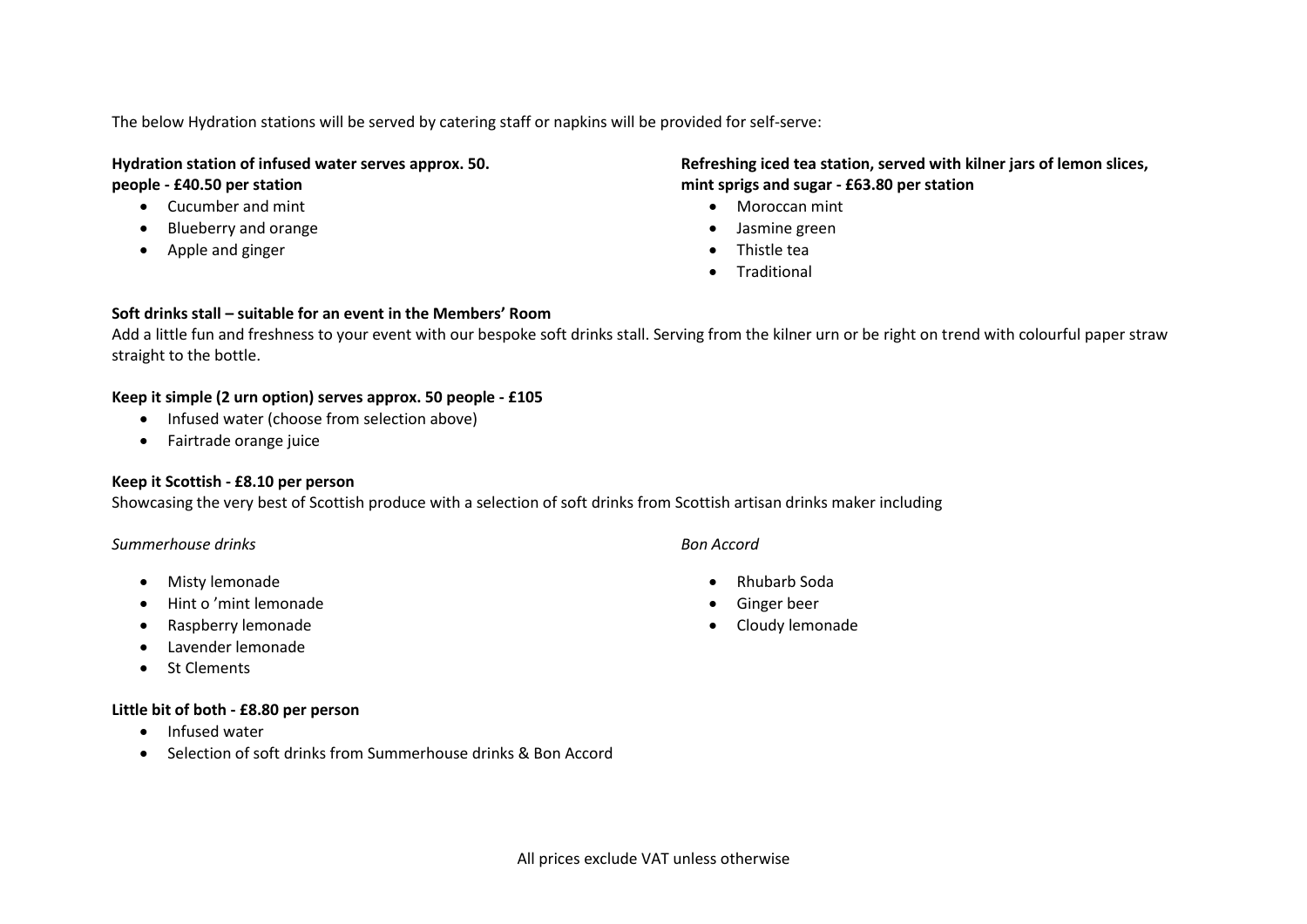# **Wine Packages**

**All wine will be pre-poured and served on tables to maintain a safe distance and allowing guests to collect their own drink**

| <b>Fresh &amp; Easy Drinking</b><br>Matos Blanco NV<br><b>Matos Tinto NV</b><br>Jugs of tap water                                                                                                                                | £10.50 per person     |
|----------------------------------------------------------------------------------------------------------------------------------------------------------------------------------------------------------------------------------|-----------------------|
| Crisp & Smooth<br>Le Troubadour Ugni Blanc Colombard<br>Le Troubadour Carignan Grenache<br>Jugs of tap water                                                                                                                     | £13.15 per person     |
| <b>Wine Selection</b>                                                                                                                                                                                                            |                       |
| <b>White wine</b><br>Matos Blanco NV, Castilla La Mancha, Spain<br>11% ABV, 75cl<br>An easy-drinking blend of two grape varieties, Sauvignon Blanc and the Spanish Airen.<br>It is light and fresh with citrus and floral notes. | £21.30 (includes VAT) |
| Le Troubadour Ugni Blanc Colombard, Vin de France<br>10.5% ABV, 75cl<br>A classic southern French white with crisp apple and pear flavours, and note of peach<br>on the finish. A real crowd pleaser.                            | £23.65 (includes VAT) |
| Red<br>Matos Tinto NV, Castilla La Mancha, Spain<br>12% ABV, 75cl                                                                                                                                                                | £21.30 (includes VAT) |

This wine made from Tempranillo (the grape used to make Rioja) and Garnacha. It is

All prices exclude VAT unless otherwise